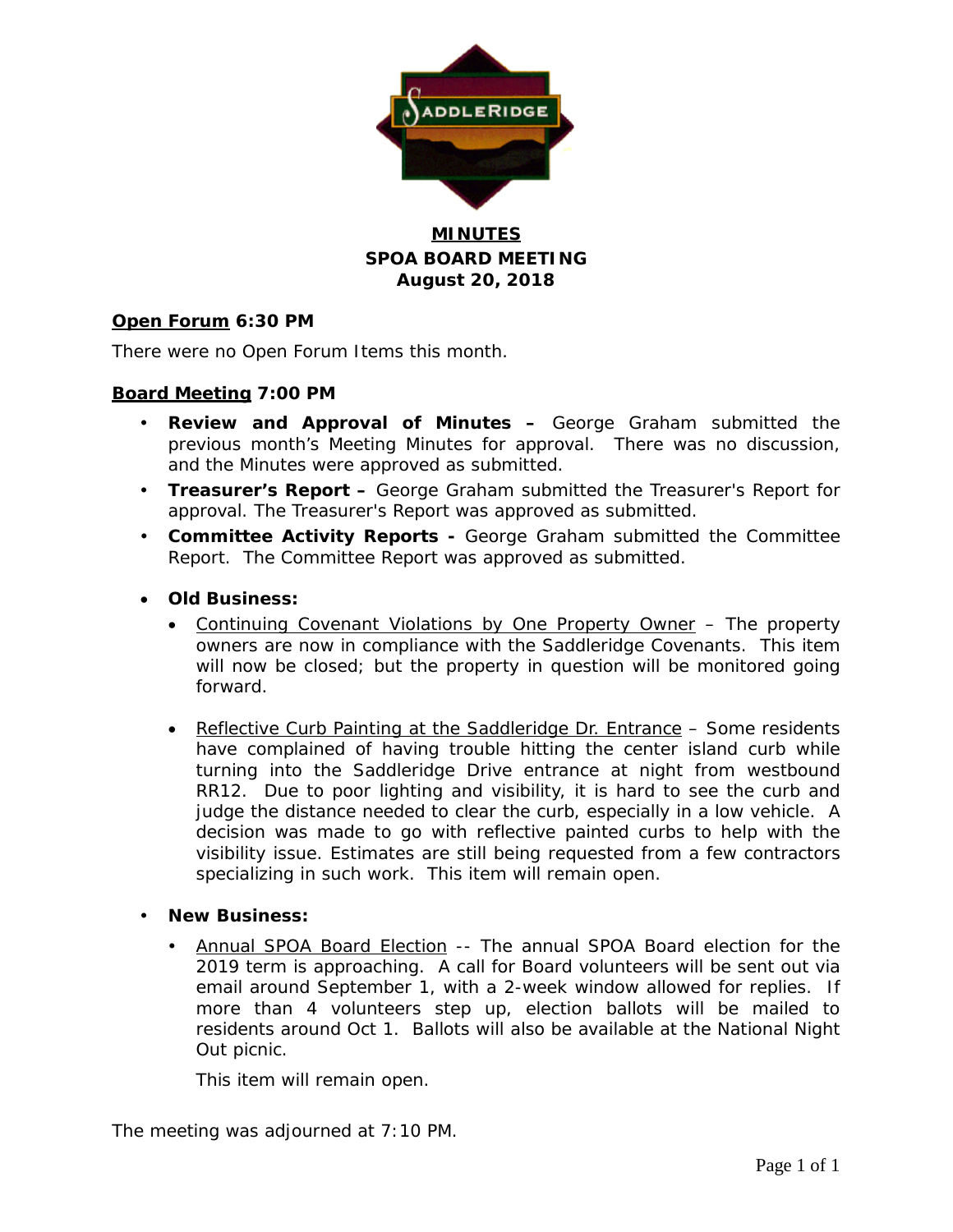# SPOA 08/01/18 OB/01/18

|  |  | As of July 31, 2018 |
|--|--|---------------------|
|  |  |                     |

|                                               | Jul 31, 18              | Jul 31, 17              | \$ Change         |
|-----------------------------------------------|-------------------------|-------------------------|-------------------|
| <b>ASSETS</b>                                 |                         |                         |                   |
| <b>Current Assets</b>                         |                         |                         |                   |
| <b>Checking/Savings</b>                       |                         |                         |                   |
| Ozona CD #305501                              | 25,424.77               | 25,372.58               | 52.19             |
| Ozona CD #305552                              | 25,402.68               | 25,351.94               | 50.74             |
| <b>Ozona Checking</b>                         | 13,352.08               | 12,033.31               | 1,318.77<br>42.15 |
| <b>Ozona Money Market</b>                     | 41,616.48               | 41,574.33               |                   |
| <b>Total Checking/Savings</b>                 | 105,796.01              | 104,332.16              | 1,463.85          |
| <b>Accounts Receivable</b>                    |                         |                         |                   |
| <b>Accounts Receivable</b>                    | $-388.59$               | $-196.00$               | $-192.59$         |
| <b>Total Accounts Receivable</b>              | $-388.59$               | $-196.00$               | $-192.59$         |
| <b>Other Current Assets</b>                   |                         |                         |                   |
| <b>Undeposited Funds</b>                      | 101.89                  | 0.00                    | 101.89            |
| <b>Total Other Current Assets</b>             | 101.89                  | 0.00                    | 101.89            |
| <b>Total Current Assets</b>                   | 105,509.31              | 104,136.16              | 1,373.15          |
| <b>Other Assets</b>                           |                         |                         |                   |
| <b>Saddleridge Property</b>                   | 80,500.00               | 80,500.00               | 0.00              |
| <b>Total Other Assets</b>                     | 80,500.00               | 80,500.00               | 0.00              |
| <b>TOTAL ASSETS</b>                           | 186,009.31              | 184,636.16              | 1,373.15          |
| <b>LIABILITIES &amp; EQUITY</b>               |                         |                         |                   |
| <b>Equity</b>                                 |                         |                         |                   |
| <b>Opening Balance Equity</b>                 | 110,823.40<br>80,844.08 | 110,823.40<br>80,326.54 | 0.00<br>517.54    |
| <b>Retained Earnings</b><br><b>Net Income</b> | $-5,658.17$             | $-6,513.78$             | 855.61            |
|                                               |                         |                         |                   |
| <b>Total Equity</b>                           | 186,009.31              | 184,636.16              | 1,373.15          |
| <b>TOTAL LIABILITIES &amp; EQUITY</b>         | 186,009.31              | 184,636.16              | 1,373.15          |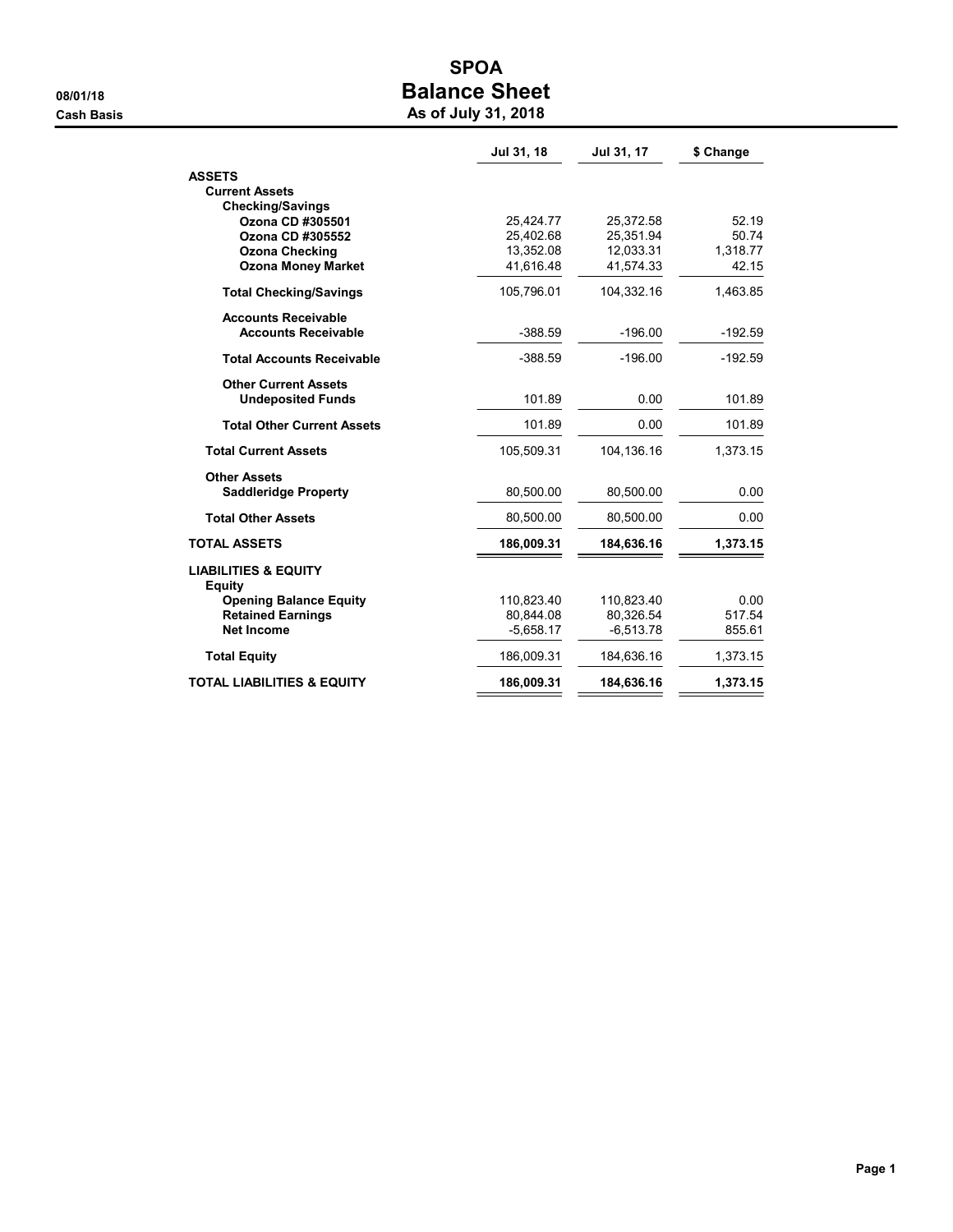# 3:17 PM Saddleridge Property Owners Association 08/01/18 **Profit & Loss Budget vs. Actual** Cash Basis January through July 2018

|                                            | Jan - Jul 18   | <b>Budget</b> |
|--------------------------------------------|----------------|---------------|
| <b>Ordinary Income/Expense</b>             |                |               |
| Income                                     |                |               |
| <b>Assessment Increase</b>                 | 0.00           | 0.00          |
| <b>Clubhouse Usage Fee</b>                 | 125.00         | 350.00        |
| <b>HOA Dues Collected</b>                  | 5.861.89       | 960.00        |
| <b>Interest Assessed Fees</b>              | 17.66          | 0.00          |
| <b>Interest Income</b>                     | 90.67          | 87.50         |
| <b>Resale Cert. Fee</b>                    | 350.00         | 350.00        |
| <b>Transfer Fees</b>                       | 450.00         | 350.00        |
| <b>TXFR from Savings</b>                   | 0.00           | 0.00          |
| <b>Uncategorized Income</b>                | 0.00           | 0.00          |
| <b>Total Income</b>                        | 6,895.22       | 2,097.50      |
| <b>Expense</b>                             |                |               |
| <b>Accounting</b>                          |                |               |
| <b>Accounting-Bookkeeper</b>               | 1,295.00       | 1,225.00      |
| <b>Accounting-CPA</b>                      | 0.00           | 0.00          |
| <b>Accounting - Other</b>                  | 0.00           | 0.00          |
| <b>Total Accounting</b>                    | 1,295.00       | 1.225.00      |
| <b>Annual Septic Contract</b>              | 245.00         | 250.00        |
| <b>Bank Charges</b>                        |                |               |
| <b>Check Printing</b>                      | 0.00           | 0.00          |
| <b>Safe Deposit Box</b>                    | 40.00          | 40.00         |
| <b>Service Charges</b>                     | 0.00           | 0.00          |
| <b>Bank Charges - Other</b>                | 0.00           | 0.00          |
| <b>Total Bank Charges</b>                  | 40.00          | 40.00         |
| <b>CD Income Transfer</b>                  | 0.00           | 0.00          |
| <b>Clubhouse Expenses</b>                  |                |               |
| Cleaning                                   | 200.00         | 350.00        |
| <b>Cleaning Supplies</b>                   | 0.00<br>923.48 | 56.00         |
| <b>Furnishings</b>                         |                | 0.00          |
| <b>Garbage Bags</b>                        | 0.00<br>0.00   | 0.00<br>0.00  |
| <b>Heating and AC</b>                      |                |               |
| <b>Insurance</b>                           | 0.00<br>0.00   | 0.00<br>28.00 |
| Lighting<br><b>Maintenance Labor</b>       | 0.00           | 700.00        |
| Misc                                       | 0.00           | 105.00        |
|                                            | 0.00           | 0.00          |
| <b>Outside Lighting</b><br>Paint           | 0.00           | 0.00          |
| <b>Pest Control</b>                        | 205.68         | 210.00        |
| <b>Plumbing Repairs</b>                    | 232.79         | 175.00        |
| Repairs                                    | 136.72         | 0.00          |
| <b>Septic Cleaning and Service</b>         | 265.00         | 0.00          |
| <b>Trash</b>                               | 207.40         | 285.00        |
| <b>Wellhouse Expenses</b>                  | 0.00           | 84.00         |
| <b>Clubhouse Expenses - Other</b>          | 0.00           | 0.00          |
| <b>Total Clubhouse Expenses</b>            | 2,171.07       | 1,993.00      |
| <b>Dues and Subscriptions</b>              | 0.00           | 25.00         |
| Dues Refund                                | 0.00           | 0.00          |
| <b>Food for Saddleridge Meetings</b>       |                |               |
| <b>Food for Annual BBQ</b>                 | 835.44         | 500.00        |
| Neighborhood Watch                         | 0.00           | 1.00          |
| Food for Saddleridge Meetings - Other      | 0.00           | 0.00          |
| <b>Total Food for Saddleridge Meetings</b> | 835.44         | 501.00        |
| <b>Improvements</b>                        |                |               |
| <b>Chairs</b>                              | 0.00           | 70.00         |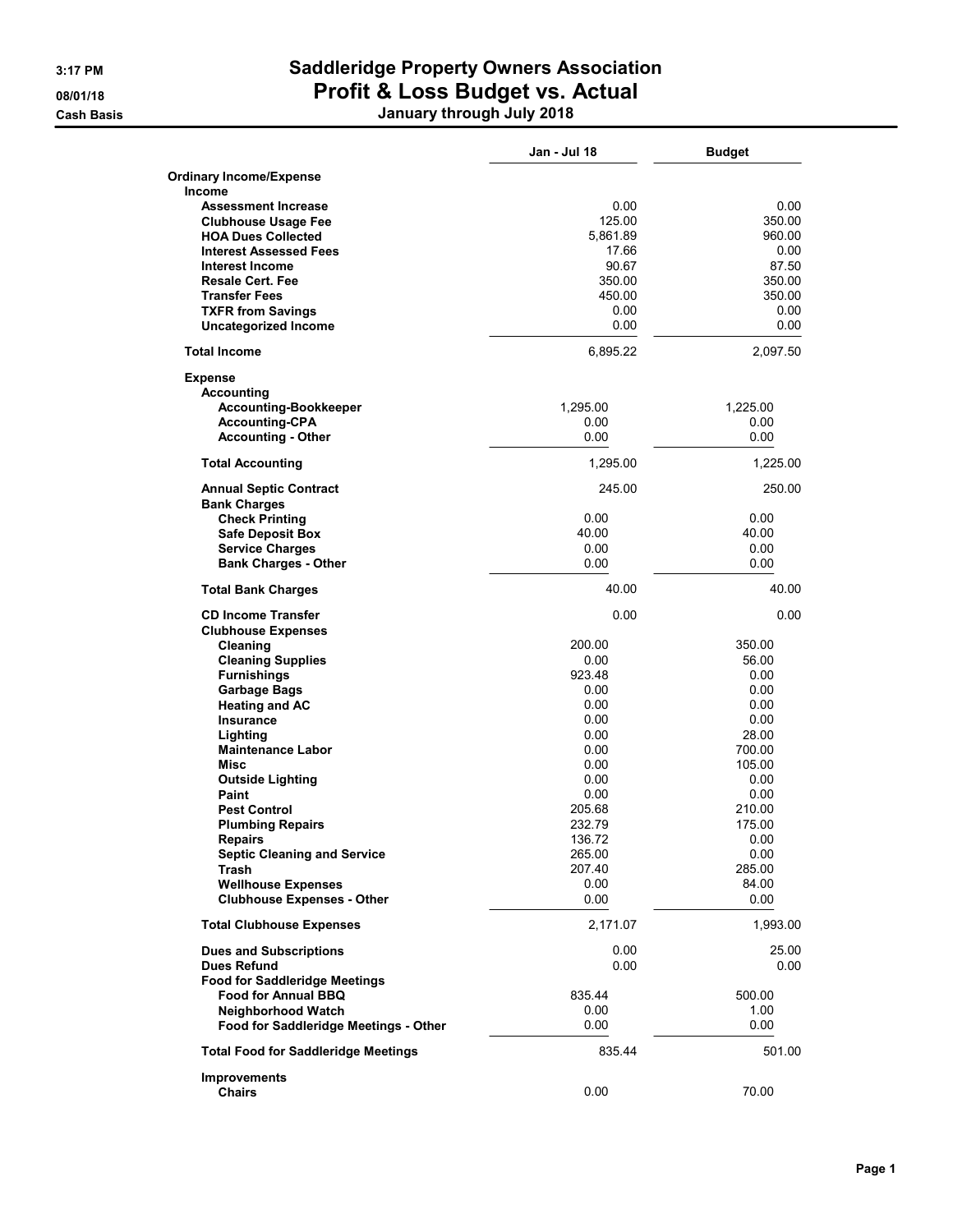# 3:17 PM Saddleridge Property Owners Association 08/01/18 **Profit & Loss Budget vs. Actual** Cash Basis January through July 2018

|                                     | Jan - Jul 18 | <b>Budget</b> |
|-------------------------------------|--------------|---------------|
| Landscaping                         |              |               |
| <b>Entrance</b>                     | 0.00         | 0.00          |
| Hardscape                           | 0.00         | 0.00          |
| Lighting                            | 0.00         | 70.00         |
| Plan                                | 0.00         | 0.00          |
| <b>Plants</b>                       | 0.00         | 0.00          |
| Preparation                         | 0.00         | 0.00          |
|                                     |              |               |
| Water                               | 0.00         | 0.00          |
| <b>Landscaping - Other</b>          | 0.00         | 0.00          |
| <b>Total Landscaping</b>            | 0.00         | 70.00         |
| Lights                              | 0.00         | 105.00        |
| Other                               | 0.00         | 70.00         |
| <b>Tables</b>                       | 0.00         | 35.00         |
| <b>Wellhouse Improvements</b>       | 0.00         | 70.00         |
| <b>Improvements - Other</b>         | 0.00         | 0.00          |
| <b>Total Improvements</b>           | 0.00         | 420.00        |
| <b>Insurance-HOA Liability</b>      | 752.00       | 750.00        |
| Insurance, D&O                      | 3,057.00     | 3,101.00      |
| <b>Lawn Maintenance</b>             | 840.00       | 1,260.00      |
| <b>Legal-Attorney Fees</b>          | 0.00         | 0.00          |
| <b>Mailings</b>                     | 128.00       | 140.00        |
| <b>Misc</b>                         | 0.00         | 0.00          |
| <b>Miscellaneous</b>                |              |               |
| <b>ACC Office Supplies</b>          | 0.00         | 70.00         |
|                                     | 0.00         |               |
| <b>Check Printing Charge</b>        |              | 0.00          |
| Copying                             | 0.00         | 35.00         |
| <b>Garbage Bags</b>                 | 0.00         | 0.00          |
| Gifts                               | 0.00         | 0.00          |
| <b>Legal Records</b>                | 0.00         | 70.00         |
| <b>Office Supplies</b>              | 0.00         | 84.00         |
| Plaque                              | 0.00         | 0.00          |
| <b>Printer Cart.</b>                | 0.00         | 0.00          |
| <b>Software</b>                     | 0.00         | 0.00          |
| <b>Website Domain</b>               | 0.00         | 0.00          |
| <b>Website Hosting Fee</b>          | 0.00         | 0.00          |
| <b>Miscellaneous - Other</b>        | 0.00         | 0.00          |
| <b>Total Miscellaneous</b>          | 0.00         | 259.00        |
|                                     |              |               |
| <b>Neighborhood Watch</b>           | 89.38        | 0.00          |
| <b>PEC Electricity</b>              | 1,006.77     | 980.00        |
| <b>Reconciliation Discrepancies</b> | 0.06         | 0.00          |
| Taxes                               | 2,093.67     | 2,000.00      |
| <b>Uncategorized Expenses</b>       | 0.00         | 0.00          |
| <b>Webmaster Fees</b>               | 0.00         | 0.00          |
| <b>Webpage Fees</b>                 | 0.00         | 0.00          |
|                                     |              |               |
| <b>Total Expense</b>                | 12,553.39    | 12,944.00     |
| <b>Net Ordinary Income</b>          | $-5,658.17$  | $-10,846.50$  |
| <b>Other Income/Expense</b>         |              |               |
| <b>Other Expense</b>                |              |               |
| <b>BadChecks</b>                    | 0.00         | 0.00          |
| <b>Total Other Expense</b>          | 0.00         | 0.00          |
| <b>Net Other Income</b>             | 0.00         | 0.00          |
| Net Income                          | $-5,658.17$  | $-10,846.50$  |